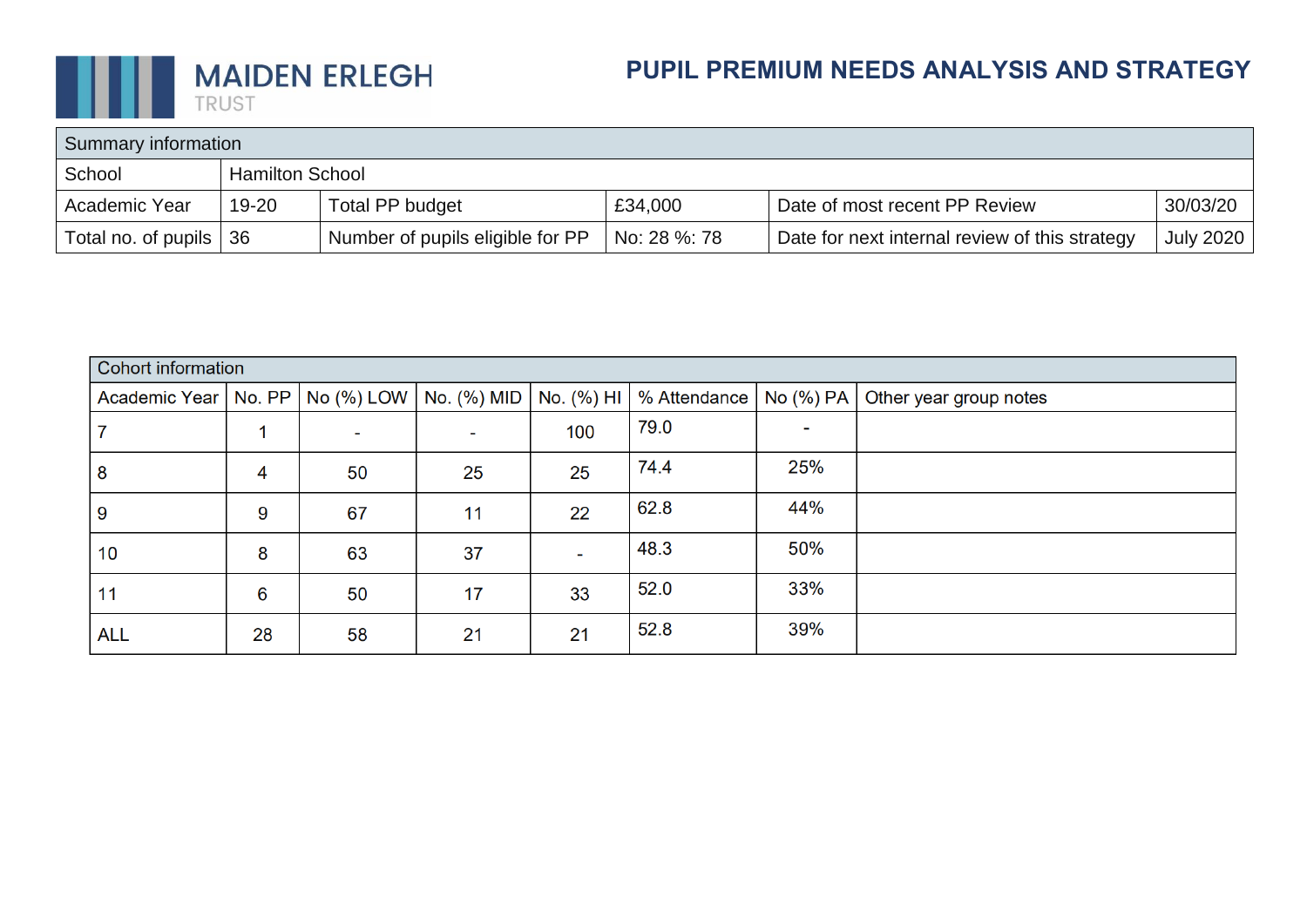|   | Barriers to future attainment (for pupils eligible for PP)                                                                                                                                                                                                                                                                                               |  |  |  |  |  |  |
|---|----------------------------------------------------------------------------------------------------------------------------------------------------------------------------------------------------------------------------------------------------------------------------------------------------------------------------------------------------------|--|--|--|--|--|--|
|   | Academic barriers (issues to be addressed in school, such as poor oral language skills)                                                                                                                                                                                                                                                                  |  |  |  |  |  |  |
| A | Low literacy levels. With some specific learning difficulties such as dyslexia                                                                                                                                                                                                                                                                           |  |  |  |  |  |  |
| B | Low numeracy levels and insecure numeracy skills, with some specific learning issues such as dyscalculia                                                                                                                                                                                                                                                 |  |  |  |  |  |  |
| C | Lack of resilience for to cope with the school curriculum, or in a group, with some having to access Alternative Provision and 1:1                                                                                                                                                                                                                       |  |  |  |  |  |  |
| D | Social, Emotional and Behavioural needs preventing access to the curriculum, school environment and interaction with their peer group                                                                                                                                                                                                                    |  |  |  |  |  |  |
| Е | Speech, Language and Communication Needs                                                                                                                                                                                                                                                                                                                 |  |  |  |  |  |  |
| F | Curriculum participation/access: For some PP students lack of resources mean that some students might be unable to afford uniform,<br>equipment to enable them to feel part of the school. Some students are not able to access extra-curricular and enrichment activities<br>where a parental financial contribution usually supports these activities. |  |  |  |  |  |  |
|   | Additional barriers (including issues which also require action outside school, such as low attendance rates)                                                                                                                                                                                                                                            |  |  |  |  |  |  |
| G | Historic low attendance of disadvantaged students                                                                                                                                                                                                                                                                                                        |  |  |  |  |  |  |
| H | Negative Life Experiences both at home, school and within the community, including social care intervention                                                                                                                                                                                                                                              |  |  |  |  |  |  |
|   | High number of school moves/placements with all students having gaps within their education at some point in their educational history                                                                                                                                                                                                                   |  |  |  |  |  |  |
| J | Parental engagement with school and their aspirations for their child will be reduced due to past experiences and disadvantage                                                                                                                                                                                                                           |  |  |  |  |  |  |
| K | Engagement in illicit activities, such as substance misuse and crime                                                                                                                                                                                                                                                                                     |  |  |  |  |  |  |
|   | Lack of enrichment activities outside of school compared to non-PP students due to financial constraints, lack of available opportunities<br>and/or transportation                                                                                                                                                                                       |  |  |  |  |  |  |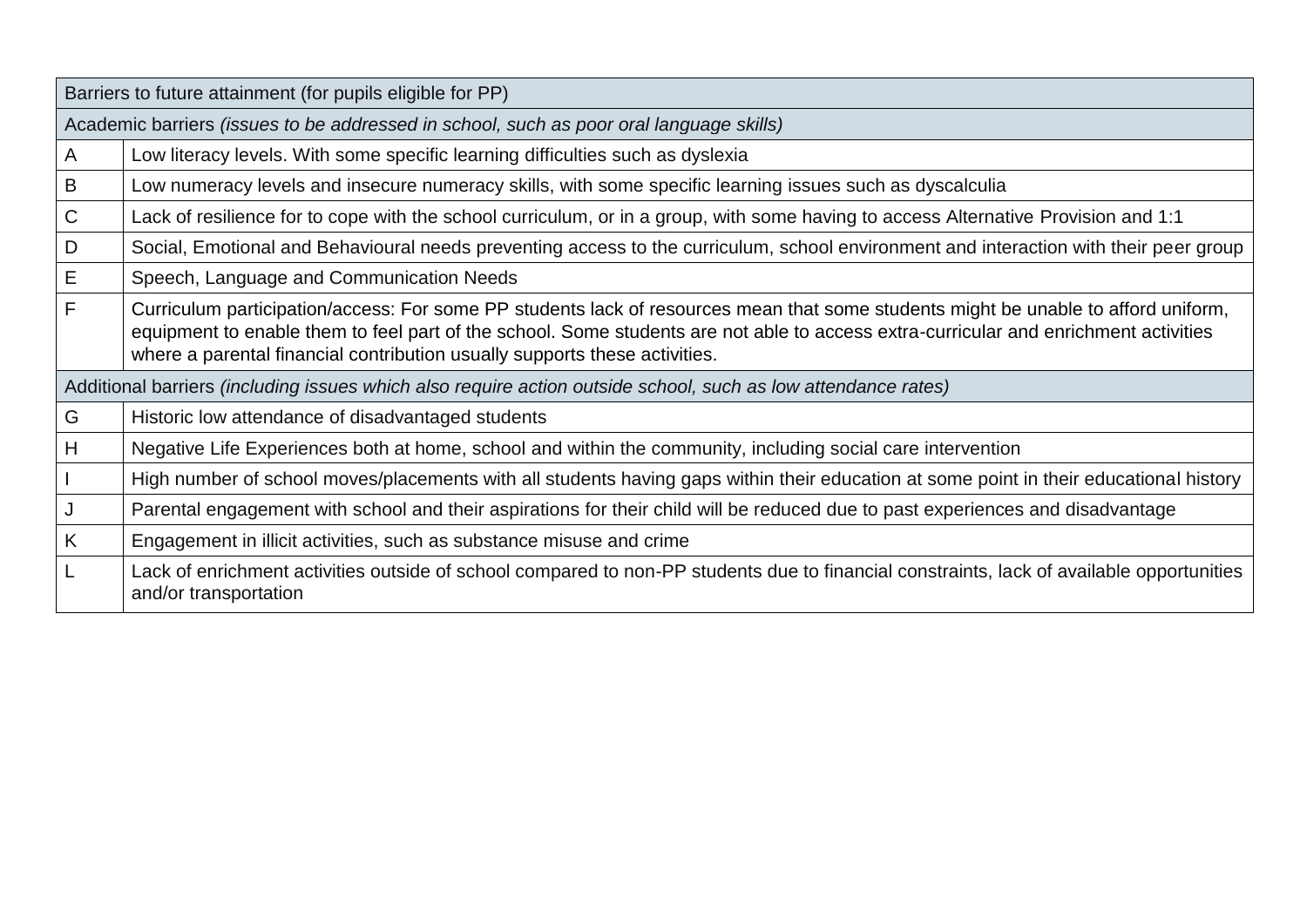| Strategic Plan – Barrier A - Low literacy levels. With some specific learning difficulties such as dyslexia                                                                                                                            |                                                                                                                                                                        |                                                                                                                                                                                                                                                            |               |                             |                                                                                                                                                                                                                                                                                                                                                    |            |  |  |
|----------------------------------------------------------------------------------------------------------------------------------------------------------------------------------------------------------------------------------------|------------------------------------------------------------------------------------------------------------------------------------------------------------------------|------------------------------------------------------------------------------------------------------------------------------------------------------------------------------------------------------------------------------------------------------------|---------------|-----------------------------|----------------------------------------------------------------------------------------------------------------------------------------------------------------------------------------------------------------------------------------------------------------------------------------------------------------------------------------------------|------------|--|--|
| <b>TOTAL COST FOR BARRIER A: £3,000</b>                                                                                                                                                                                                |                                                                                                                                                                        |                                                                                                                                                                                                                                                            |               |                             |                                                                                                                                                                                                                                                                                                                                                    |            |  |  |
| <b>Action</b>                                                                                                                                                                                                                          | What is the evidence<br>and rationale for this<br>choice?                                                                                                              | <b>KPIs</b>                                                                                                                                                                                                                                                | <b>Date</b>   | <b>Staff</b><br><b>Lead</b> | <b>Final Review</b>                                                                                                                                                                                                                                                                                                                                | <b>RAG</b> |  |  |
| All students to<br>undertake regular<br>Reading baseline<br>testing with data<br>that is shared<br>with all teaching<br>and support staff.<br>Gap analysis of<br>this data to be<br>carried out and<br>made available to<br>all staff. | To enable subject<br>teacher and senior<br>leaders to understand<br>where learning gaps lie<br>to be able to informing<br>teaching and student<br>interventions        | - Staff will know and<br>have understanding the<br>reading ages of all pupils<br>within their class/group<br>- Staff will know where<br>the gaps in learning are<br>and will have put in<br>interventions to support<br>student learning within<br>lessons | March<br>2020 | <b>LS</b>                   | July 2020 - Renaissance STAR assessment<br>is now in full use and the Head of English is<br>undertaking a Gap Analysis. This data is<br>available on a shared are to all staff to ensure<br>staff are aware of Reading and Literacy<br>Capabilities. This has allowed staff to<br>differentiate their lessons in line with the<br>students ability |            |  |  |
| Implementation<br>of a targeted<br>Reading and<br>comprehension<br>intervention for<br>students                                                                                                                                        | To support learners<br>developing their<br>reading skills to narrow<br>the gap between PP &<br>Non PP students                                                         | - Reading ages will rise<br>- The gap between PP<br>and non PP students will<br>narrow<br>- Students will be on<br>track to reach their target<br>grades in literacy based<br>subjects                                                                     | March<br>2020 | <b>LS</b>                   | July 2020 - Accelerated Reader was<br>purchased to enable staff to undertake<br>reading interventions with Students. Due to<br>Covid-19 we did not complete as many<br>intervention sessions as we would have liked.                                                                                                                               |            |  |  |
| Provide a<br>spelling a<br>handwriting<br>programme to<br>support students<br>access to the                                                                                                                                            | To support learners in<br>developing their literacy<br>and writing skills to<br>narrow the gap<br>between PP & Non PP<br>students and enable<br>students to access the | - Spelling ages will rise<br>- Handwriting legibility<br>and speed will improve<br>- Children will gain more<br>confidence in<br>English/literacy/reading                                                                                                  | March<br>2020 | <b>LS</b>                   | July 2020 - This was not achieved. Although<br>star assessment was used to gage levels no<br>Handwriting assessment was undertaken -<br>however teacher assessment was completed<br>during lesson times.                                                                                                                                           |            |  |  |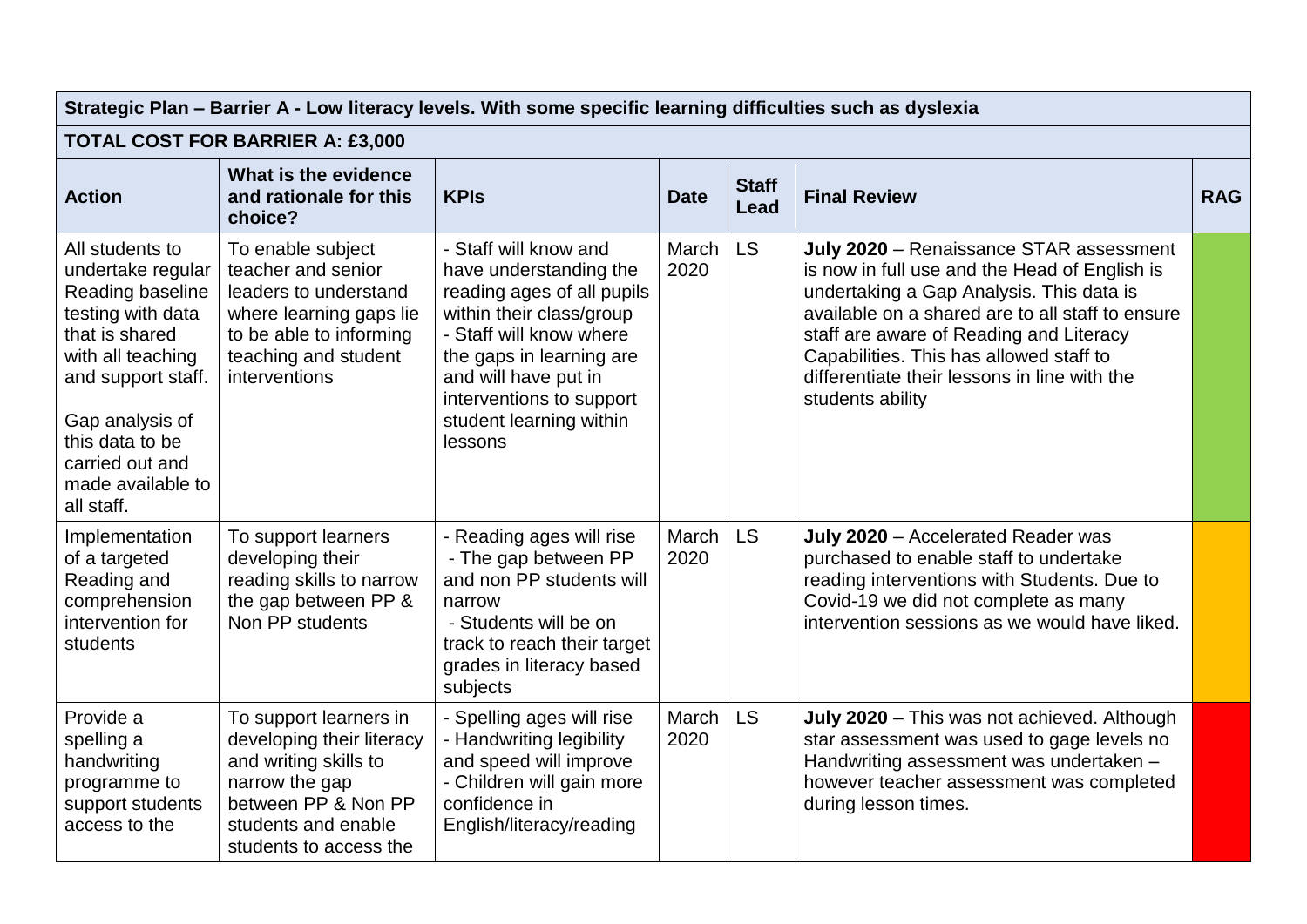| Literacy<br>curriculum                                              | wider curriculum with<br>confidence.                                                                                                                                                                                                                                                                              | - Gap between PP and<br>Non PP students will<br>Narrow as evidenced in<br>Key Assessment data<br>- Students will have<br>higher engagement in<br>lessons due to<br>confidence boost                                                                                               |               |     |                                                                                                                                                                                                                                                                                                     |  |
|---------------------------------------------------------------------|-------------------------------------------------------------------------------------------------------------------------------------------------------------------------------------------------------------------------------------------------------------------------------------------------------------------|-----------------------------------------------------------------------------------------------------------------------------------------------------------------------------------------------------------------------------------------------------------------------------------|---------------|-----|-----------------------------------------------------------------------------------------------------------------------------------------------------------------------------------------------------------------------------------------------------------------------------------------------------|--|
| Offer reading<br>books for pupils<br>to access across<br>the school | Supports the<br>development as a<br>reader as well as their<br>sense of self as<br>a reader. Will<br>strengthen their<br>browsing and selecting<br>skills, and hopefully<br>lead to a lifetime<br>of reading for pleasure.<br>Will encourage a wider<br>school ethos of the<br>importance of books<br>and reading | - PP pupils make<br>progress in reading<br>- Reading is encouraged<br>and taken up widely<br>- Books available for<br>students to read when<br>required<br>- Reading/English<br>Progress data will rise.<br>Gap between<br>disadvantaged and non-<br>disadvantaged will<br>narrow | March<br>2020 | LS. | July 2020 - Reading books have been made<br>available to students via the English Teacher,<br>although not as readily available as we would<br>like Students now have opportunities in tutor<br>time to undertake Reading. Staff also now<br>encourage students to read to them aloud as<br>needed. |  |

**Strategic Plan – Barrier B - Low numeracy levels and insecure numeracy skills, with some specific learning issues such as dyscalculia**

## **TOTAL COST FOR BARRIER B: £3,000**

| <b>Action</b>                                                                                 | What is the evidence<br>and rationale for this<br>choice?                                                              | <b>KPIS</b>                                                                                                                                  | <b>Date</b>        | <b>Staff</b><br>Lead | <b>Final Review</b>                                                                                                                                                                                                                                                | <b>RAG</b> |
|-----------------------------------------------------------------------------------------------|------------------------------------------------------------------------------------------------------------------------|----------------------------------------------------------------------------------------------------------------------------------------------|--------------------|----------------------|--------------------------------------------------------------------------------------------------------------------------------------------------------------------------------------------------------------------------------------------------------------------|------------|
| All students to<br>undertake regular<br>Maths baseline<br>testing with data<br>that is shared | To enable subject<br>teacher and senior<br>leaders to understand<br>where learning gaps lie<br>to be able to informing | - Maths ages will rise<br>- The gap between PP<br>and non PP students will<br>narrow<br>- Students will be on<br>track to reach their target | March   YR<br>2020 |                      | July 2020 - - Renaissance STAR<br>assessment is now in full use and the Head of<br>Maths is undertaking a Gap Analysis. This<br>data is available on a shared are to all staff to<br>ensure staff are aware of Numeracy<br>Capabilities. This has allowed staff to |            |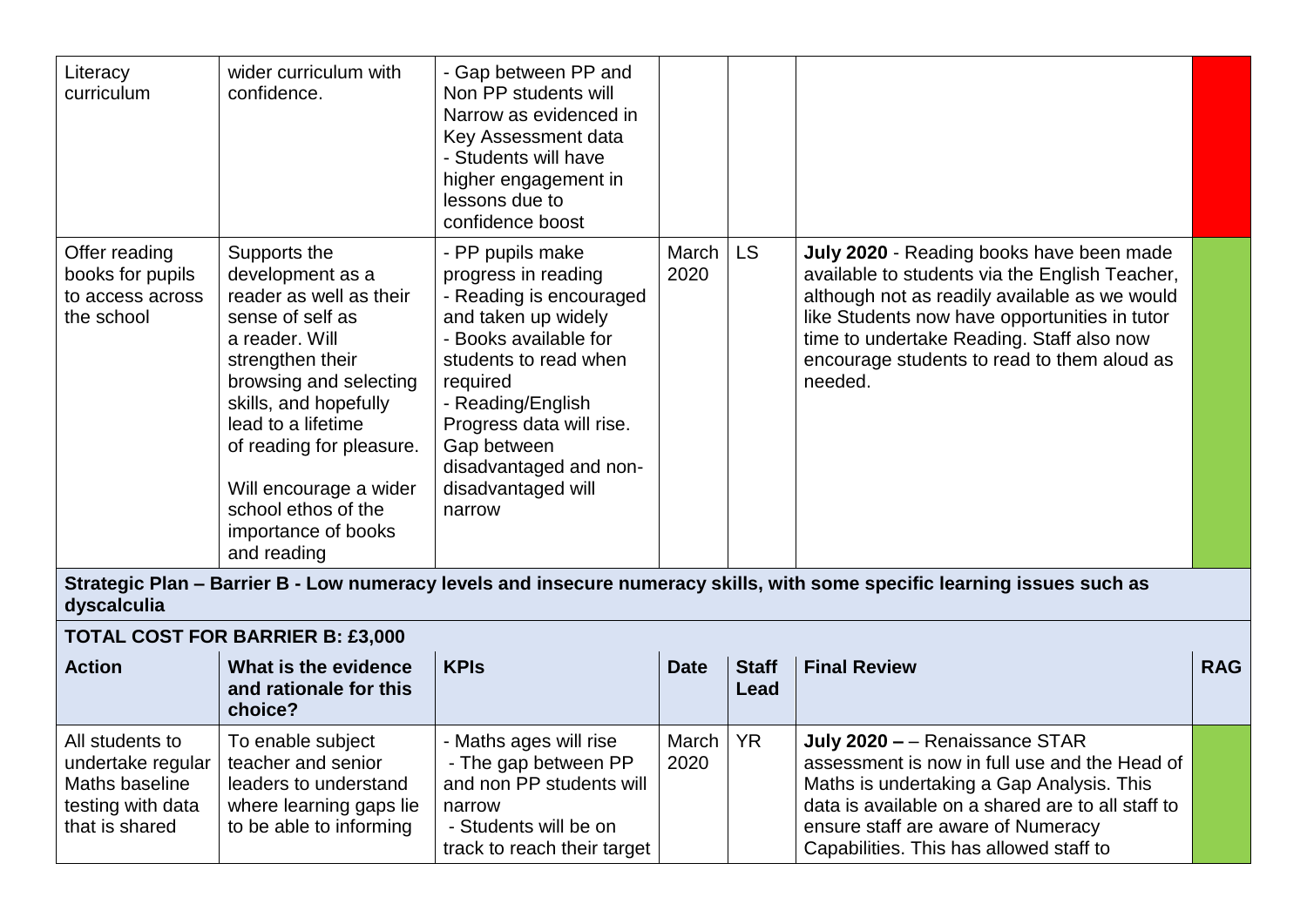| with all teaching<br>and support staff.<br>Gap analysis of<br>this data to be<br>carried out and<br>made available to<br>all staff. | teaching and student<br>interventions                                                                                                                                                                                                                                                                                                    | grades in Maths based<br>subjects                                                                                                                                                                                                                                                                          |               |           | differentiate their lessons in line with the<br>students ability                                                                                                                                                                                        |  |  |  |
|-------------------------------------------------------------------------------------------------------------------------------------|------------------------------------------------------------------------------------------------------------------------------------------------------------------------------------------------------------------------------------------------------------------------------------------------------------------------------------------|------------------------------------------------------------------------------------------------------------------------------------------------------------------------------------------------------------------------------------------------------------------------------------------------------------|---------------|-----------|---------------------------------------------------------------------------------------------------------------------------------------------------------------------------------------------------------------------------------------------------------|--|--|--|
| <b>Improving Maths</b><br>skills with our<br>lower ability<br>students through<br>the use of<br><b>Numicom</b>                      | Focuses on strong<br>teaching of key maths<br>topics using an active,<br>practical approach<br>Is a 'pick up and go<br>pack', which can be<br>used alongside your<br>existing maths<br>resources to help<br>rebuild key learning<br>Is a 12-week<br>programme suitable for<br>delivery by non-<br>specialists and teaching<br>assistants | - Number skills will<br>improve<br>- Confidence in counting<br>will improve as<br>evidenced in gap<br>analysis and progress<br>data<br>- Maths ages will rise<br>- Gap between PP and<br>Non PP will narrow<br>- Engagement in maths<br>lessons will rise as<br>outlined in behaviour for<br>learning data | March<br>2020 | <b>YR</b> | July 2020 - Numicon training was booked but<br>did not take place due to Covid-19. Therefore,<br>the intervention was not delivered. This will be<br>something to be looked at for 20/21.                                                               |  |  |  |
| Using "my maths"<br>programmes to<br>raise attainment<br>at across the<br>School                                                    | Support students with<br>their numeracy learning<br>and encourage<br>Independent study<br>skills                                                                                                                                                                                                                                         | - Higher pupil<br>engagement in maths<br>- Maths ages will rise<br>- Gap between PP and<br>Non PP will Narrow                                                                                                                                                                                              | March<br>2020 | <b>YR</b> | July 2020 - Collins Connect was purchased<br>instead as it was deemed more appropriate<br>for the Children and Young People at<br>Hamilton School. This has allowed students<br>to access a wider curriculum and engagement<br>in maths have increased. |  |  |  |
|                                                                                                                                     | Strategic Plan - Barrier C - Lack of resilience for to cope with the school curriculum, or in a group, with some having to access<br><b>Alternative Provision and 1:1 learning</b>                                                                                                                                                       |                                                                                                                                                                                                                                                                                                            |               |           |                                                                                                                                                                                                                                                         |  |  |  |
| <b>TOTAL COST FOR BARRIER C: £9,000</b>                                                                                             |                                                                                                                                                                                                                                                                                                                                          |                                                                                                                                                                                                                                                                                                            |               |           |                                                                                                                                                                                                                                                         |  |  |  |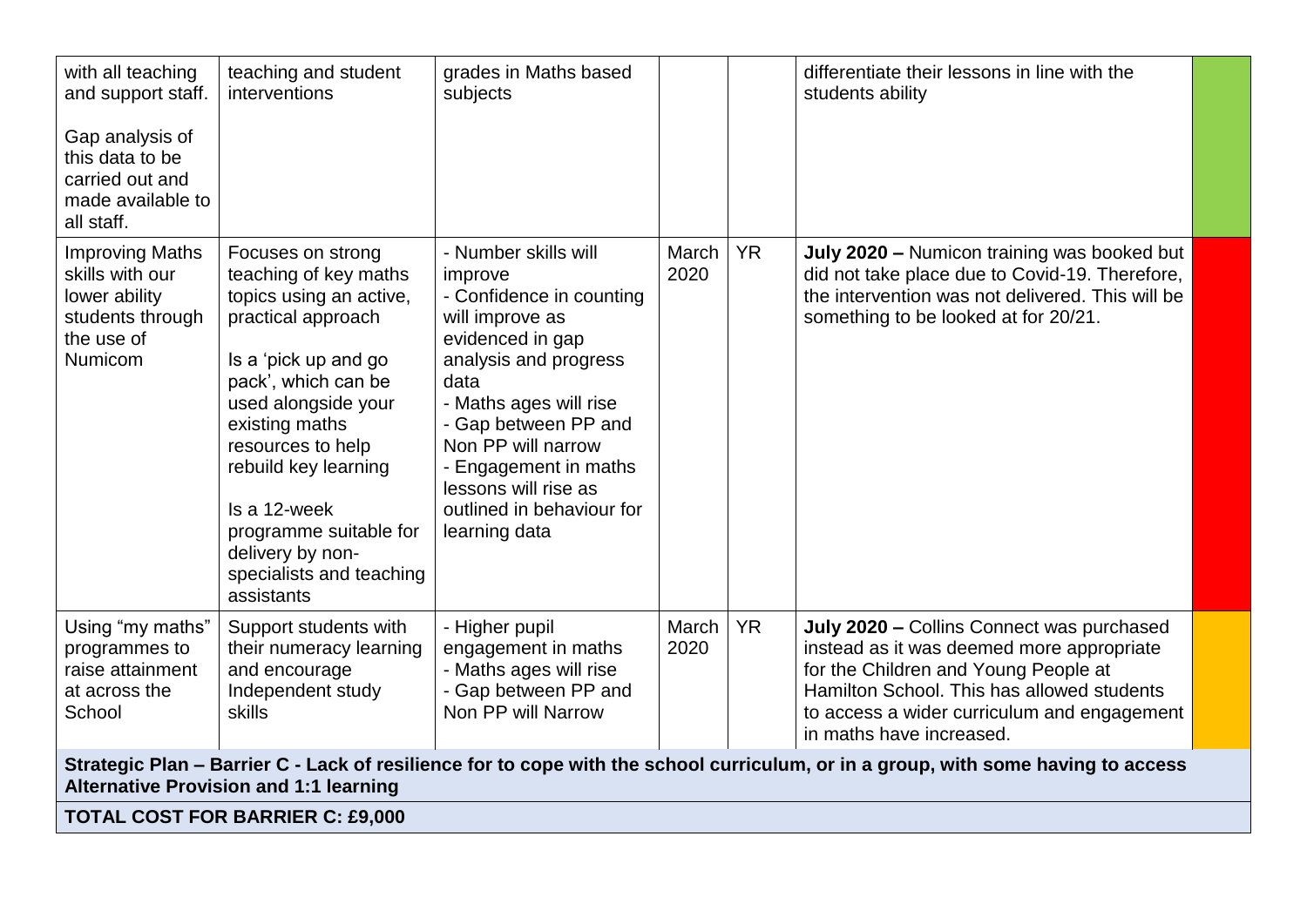| <b>Action</b>                                                                                 | What is the evidence<br>and rationale for this<br>choice?                                                                                                                                                                                                                                                                                                                                                                                                                                                                                                                                                                                   | <b>KPIs</b>                                                                                                                                                                                                       | <b>Date</b>   | <b>Staff</b><br>Lead | <b>Final Review</b>                                                                                                                                                                                                                                                                                                                         |
|-----------------------------------------------------------------------------------------------|---------------------------------------------------------------------------------------------------------------------------------------------------------------------------------------------------------------------------------------------------------------------------------------------------------------------------------------------------------------------------------------------------------------------------------------------------------------------------------------------------------------------------------------------------------------------------------------------------------------------------------------------|-------------------------------------------------------------------------------------------------------------------------------------------------------------------------------------------------------------------|---------------|----------------------|---------------------------------------------------------------------------------------------------------------------------------------------------------------------------------------------------------------------------------------------------------------------------------------------------------------------------------------------|
| Lists of all<br>disadvantaged<br>students to be<br>made easily<br>accessible to all<br>staff. | Ensure that the<br>profile of<br>disadvantaged<br>students is<br>maintained and<br>accessible to all<br>staff to enable<br>awareness of need,<br>to adapt their<br>teaching style.<br>Teachers use this<br>information when they<br>are planning lessons<br>and when putting<br>students on alternative<br>plans and pathways to<br>learning.<br>Improving teaching<br>quality generally leads<br>to greater<br>improvements at lower<br>cost than structural<br>changes. There is<br>particularly good<br>evidence around the<br>potential impact of<br>teacher professional<br>development. (EEF<br><b>Attainment Gap report</b><br>2018) | - All teaching staff<br>can identify PP<br>students and how<br>they positively plan<br>and mark with them<br>in mind.<br>- Behaviour for Learning<br>data will show an<br>increase in engagement<br>and behaviour | March<br>2020 | <b>CM</b>            | July 2020 – The data is available to all staff<br>via the school information system but this is<br>not readily available as required. Staff do<br>know the young people's needs so know<br>where their weaknesses lie, however this is<br>often reliant on individual knowledge. Staff do<br>access this data whilst planning their lessons |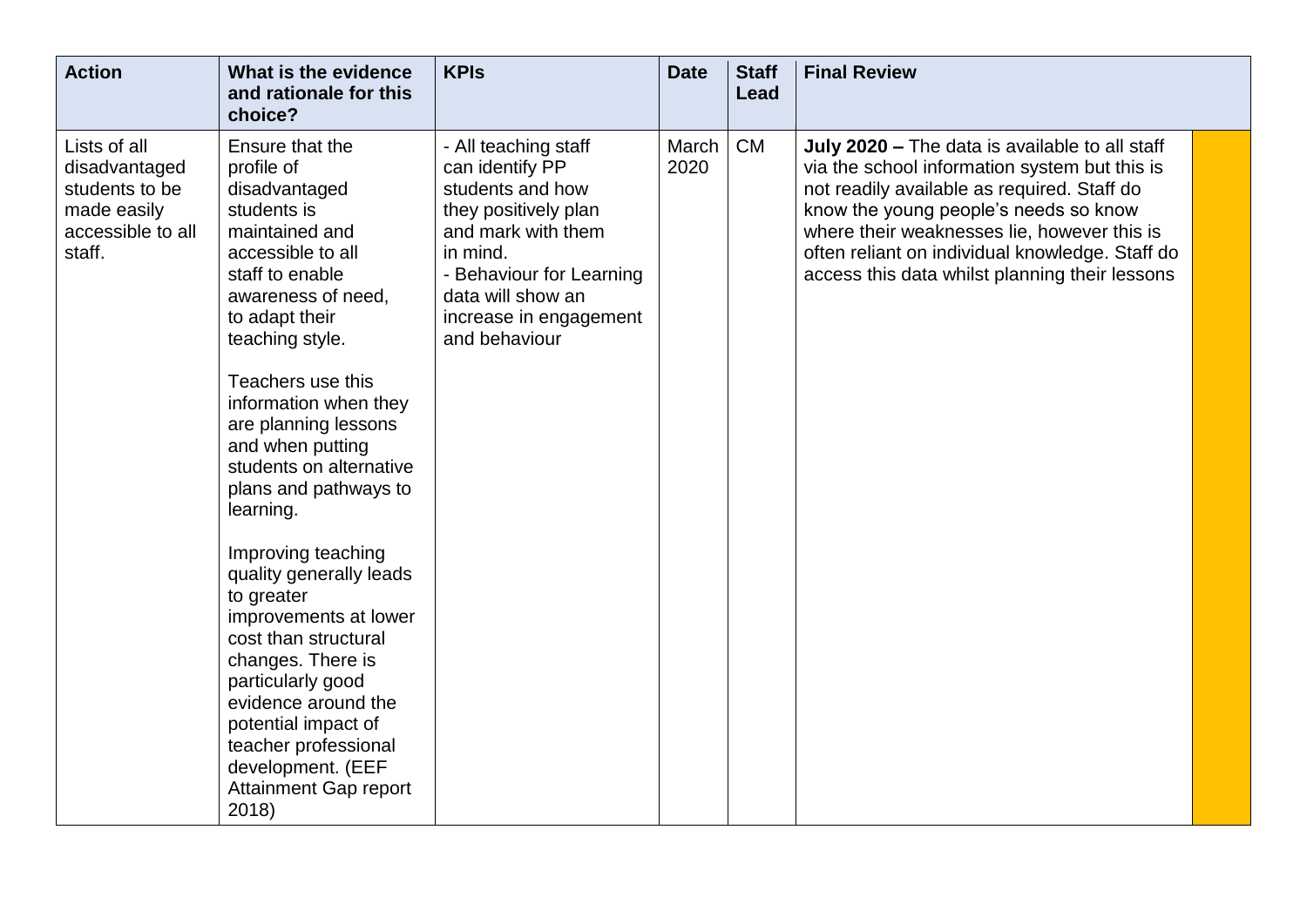| Provide targeted<br>mentoring for PP<br>students using<br><b>RAW Health and</b><br>Fitness, Path Hill<br>Outdoors and<br><b>Reading Football</b><br><b>Club Community</b><br>Trust                          | Mentoring through sport<br>and outdoor learning to<br>provide additional<br>engagement and<br>enrichment activities to<br>widen curriculum and<br>engagement. | - Attendance for<br>disadvantage students<br>will rise in line with<br>national average<br>- The gap between PP<br>and Non PP will narrow<br>- Behaviour for learning<br>data will show higher<br>engagement in lessons<br>and the wider<br>school/learning<br>environment | March<br>2020 | <b>CM</b>            | July 2020 - One Child Attended Path Hill,<br>this grew his attendance from below 10% to<br>above 50%. His engagement in learning<br>increased during other times because of the<br>impact of Path Hill Outdoors.<br>8 Students attended RAW Gym and<br>Mentoring. These programmes improved<br>student's engagement to timetable and<br>improved their personal wellbeing and<br>confidence. Attendance data for these pupils<br>showed improvement. |  |
|-------------------------------------------------------------------------------------------------------------------------------------------------------------------------------------------------------------|---------------------------------------------------------------------------------------------------------------------------------------------------------------|----------------------------------------------------------------------------------------------------------------------------------------------------------------------------------------------------------------------------------------------------------------------------|---------------|----------------------|------------------------------------------------------------------------------------------------------------------------------------------------------------------------------------------------------------------------------------------------------------------------------------------------------------------------------------------------------------------------------------------------------------------------------------------------------|--|
|                                                                                                                                                                                                             |                                                                                                                                                               |                                                                                                                                                                                                                                                                            |               |                      | 4 Students attended RFC. Their attendance<br>data improved as did their attitude to learning<br>and sport.                                                                                                                                                                                                                                                                                                                                           |  |
| Provide<br>additional 1:1<br>learning to<br>students who are<br>struggling to<br>access the group<br>environment<br>either via<br><b>Hamilton</b><br>Teachers or a<br>tutoring service<br>such as tutor Drs | Allowing students to<br>access the curriculum<br>and learning who<br>wouldn't normally be<br>able to due to anxiety<br>and SEMH needs.                        | - Engagement in<br>learning will increase as<br>seen in progress,<br>behaviour and learning<br>data<br>- Attendance for those<br>disadvantaged students<br>will rise in line with<br>national average                                                                      | March<br>2020 | <b>CM</b>            | July 2020 - Students that were struggling to<br>access the curriculum due to significant gaps<br>in their learning had access to 1:1 learning in<br>the afternoons. These learning opportunities<br>enabled students to close gaps and re-<br>integrate back into classroom learning.<br>Attendance of these students rose due to the<br>removal of the learning barriers                                                                            |  |
| Strategic Plan - Barrier D - Social, Emotional and Behavioural needs preventing access to the curriculum, school environment and<br>interaction with their peer group                                       |                                                                                                                                                               |                                                                                                                                                                                                                                                                            |               |                      |                                                                                                                                                                                                                                                                                                                                                                                                                                                      |  |
|                                                                                                                                                                                                             | <b>TOTAL COST FOR BARRIER D: £2,000</b>                                                                                                                       |                                                                                                                                                                                                                                                                            |               |                      |                                                                                                                                                                                                                                                                                                                                                                                                                                                      |  |
| <b>Action</b>                                                                                                                                                                                               | What is the evidence<br>and rationale for this<br>choice?                                                                                                     | <b>KPIs</b>                                                                                                                                                                                                                                                                | <b>Date</b>   | <b>Staff</b><br>Lead | <b>Final Review</b>                                                                                                                                                                                                                                                                                                                                                                                                                                  |  |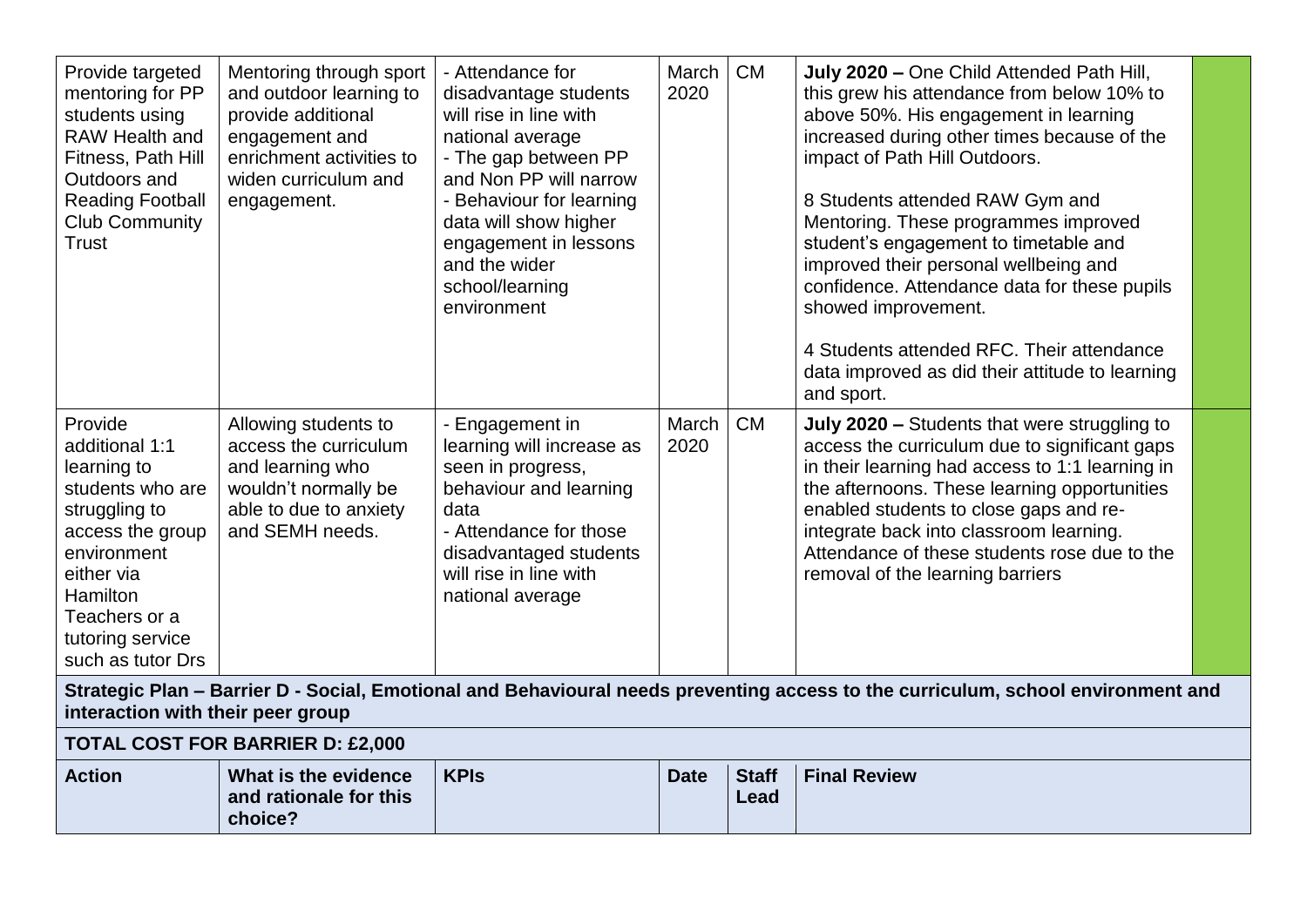| This outcome and plan will be met through the work undertaken regarding barrier C                                                      |                                                                                                                                                                                                                                            |                                                                                                                                                                                                                                                                                                                                                                   |               |           |                                                                                                                                                                                                                                                                                                                                           |  |  |
|----------------------------------------------------------------------------------------------------------------------------------------|--------------------------------------------------------------------------------------------------------------------------------------------------------------------------------------------------------------------------------------------|-------------------------------------------------------------------------------------------------------------------------------------------------------------------------------------------------------------------------------------------------------------------------------------------------------------------------------------------------------------------|---------------|-----------|-------------------------------------------------------------------------------------------------------------------------------------------------------------------------------------------------------------------------------------------------------------------------------------------------------------------------------------------|--|--|
| Continue to<br>provide a free<br>school uniform<br>for students.                                                                       | Ensure there are no<br>financial barriers or<br>implications to<br>purchasing uniform.<br>Supports parental<br>engagement with the<br>school is positive before<br>student start school.<br>Allows student to feel<br>part of school life. | - Students will be in<br>uniform<br>- Behaviour and<br>Progress data will show<br>further engagement due<br>to feeling part of the<br>school as evidenced in<br>school progress data                                                                                                                                                                              | March<br>2020 | <b>TJ</b> | July 2020 - New Hamilton School Uniform<br>was purchased for Students ready for them to<br>wear. This uniform was issued to students<br>that were able to wear it, and wearing of this<br>was encouraged, all students that need now<br>have a uniform. This has removed some<br>worries for some students regarding their<br>appearance. |  |  |
| <b>Social Skills</b><br>groups before,<br>during and after<br>school to support<br>students with<br>peer engagement<br>and interaction | To encourage students<br>to engage with each<br>other appropriately                                                                                                                                                                        | - Progress data will show<br>a rise in engagement<br>- Less behaviour<br>incidences for those PP<br>students as evidenced in<br>Behaviour data<br>- Calmer school<br>environment<br>- Less incidences of<br>physical intervention as<br>outlined in the bound<br>and numbered book<br>- Attendance will rise as<br>school will be more<br>pleasurable environment | March<br>2020 | <b>CM</b> | July 2020 - Some Social Skills work has<br>been undertaken by the Speech and<br>Language Therapist but with little success. No<br>after school groups were put in place.<br>Breakfast club was used to support with<br>social skills, but for all students, with some<br>specific work for those that needed it.                          |  |  |
|                                                                                                                                        |                                                                                                                                                                                                                                            | Strategic Plan - Barrier E - Speech, Language and Communication Needs                                                                                                                                                                                                                                                                                             |               |           |                                                                                                                                                                                                                                                                                                                                           |  |  |
|                                                                                                                                        | <b>TOTAL COST FOR BARRIER E: £4,500</b>                                                                                                                                                                                                    |                                                                                                                                                                                                                                                                                                                                                                   |               |           |                                                                                                                                                                                                                                                                                                                                           |  |  |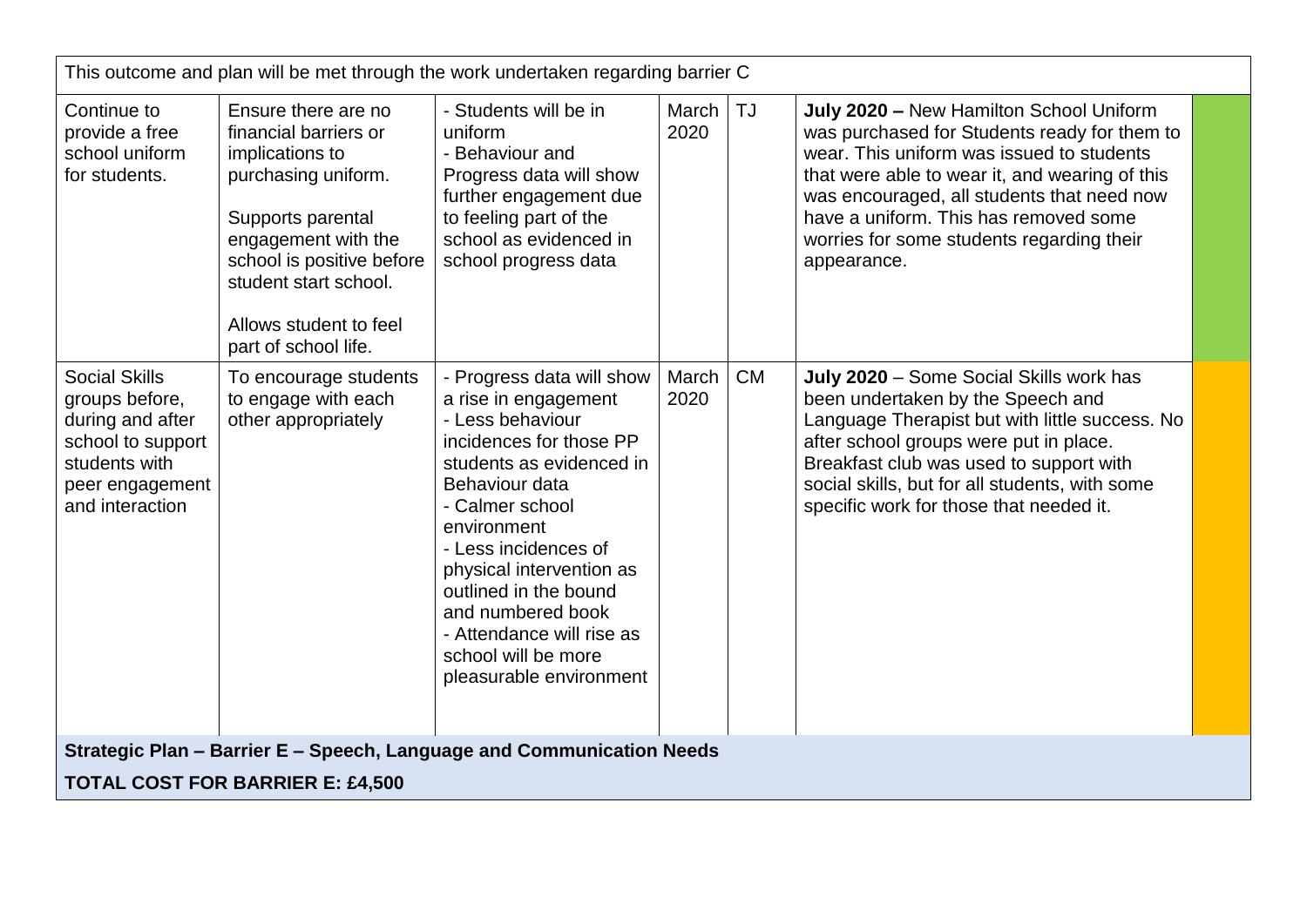| <b>Action</b>                                                                                                                          | What is the evidence<br>and rationale for this<br>choice?                                                                                                                                   | <b>KPIs</b>                                                                                                                                                                                                                                                                                                                                                       | <b>Date</b>   | <b>Staff</b><br>Lead | <b>Interim</b><br><b>Review</b> | <b>Final Review</b>                                                                                                                                                                                                                                                                                                                                                      | <b>RAG</b> |
|----------------------------------------------------------------------------------------------------------------------------------------|---------------------------------------------------------------------------------------------------------------------------------------------------------------------------------------------|-------------------------------------------------------------------------------------------------------------------------------------------------------------------------------------------------------------------------------------------------------------------------------------------------------------------------------------------------------------------|---------------|----------------------|---------------------------------|--------------------------------------------------------------------------------------------------------------------------------------------------------------------------------------------------------------------------------------------------------------------------------------------------------------------------------------------------------------------------|------------|
| <b>Targeted Speech</b><br>and Language<br>Therapy plan as<br>outlined within<br><b>EHCPs</b>                                           | Students who are<br>disadvantaged will be<br>able to meet their<br>aspirations and<br>outcomes as outlined<br>with their EHCPs to<br>enable them to access<br>the curriculum and<br>fuller. | - Progress data will rise<br>- The gap with PP and<br>non PP will narrow<br>- Students will be<br>engaged in learning due<br>to improved<br>understanding and ability<br>to contribute fully                                                                                                                                                                      | March<br>2020 | <b>CM</b>            | of our students.                | July 2020 - A speech and Language<br>Therapist has been employed by the trust and<br>has implemented and put together a plan for<br>Hamilton School students to ensure their<br>needs are being met. Due to Covid-19 the<br>initial planned session could not take place but<br>resources were planned and time was taken to<br>understand the Speech and Language Needs |            |
| <b>Social Skills</b><br>groups before,<br>during and after<br>school to support<br>students with<br>peer engagement<br>and interaction | To encourage students<br>to engage with each<br>other appropriately                                                                                                                         | - Progress data will show<br>a rise in engagement<br>- Less behaviour<br>incidences for those PP<br>students as evidenced in<br>Behaviour data<br>- Calmer school<br>environment<br>- Less incidences of<br>physical intervention as<br>outlined in the bound<br>and numbered book<br>- Attendance will rise as<br>school will be more<br>pleasurable environment | March<br>2020 | <b>CM</b>            |                                 | July 2020 - Some Social Skills work has<br>been undertaken by the Speech and<br>Language Therapist but with little success. No<br>after school groups were put in place.<br>Breakfast club was used to support with<br>social skills, but for all students, with some<br>specific work for those that needed it.                                                         |            |
|                                                                                                                                        |                                                                                                                                                                                             | Strategic Plan – Barrier G – Historic low attendance of disadvantaged students                                                                                                                                                                                                                                                                                    |               |                      |                                 |                                                                                                                                                                                                                                                                                                                                                                          |            |

## **TOTAL COST FOR BARRIER G: £4,500**

| <b>Action</b> | What is the evidence   | <b>KPIs</b> | <b>Date</b> | <b>Staff</b> | <b>Final Review</b> |
|---------------|------------------------|-------------|-------------|--------------|---------------------|
|               | and rationale for this |             |             | Lead         |                     |
|               | choice?                |             |             |              |                     |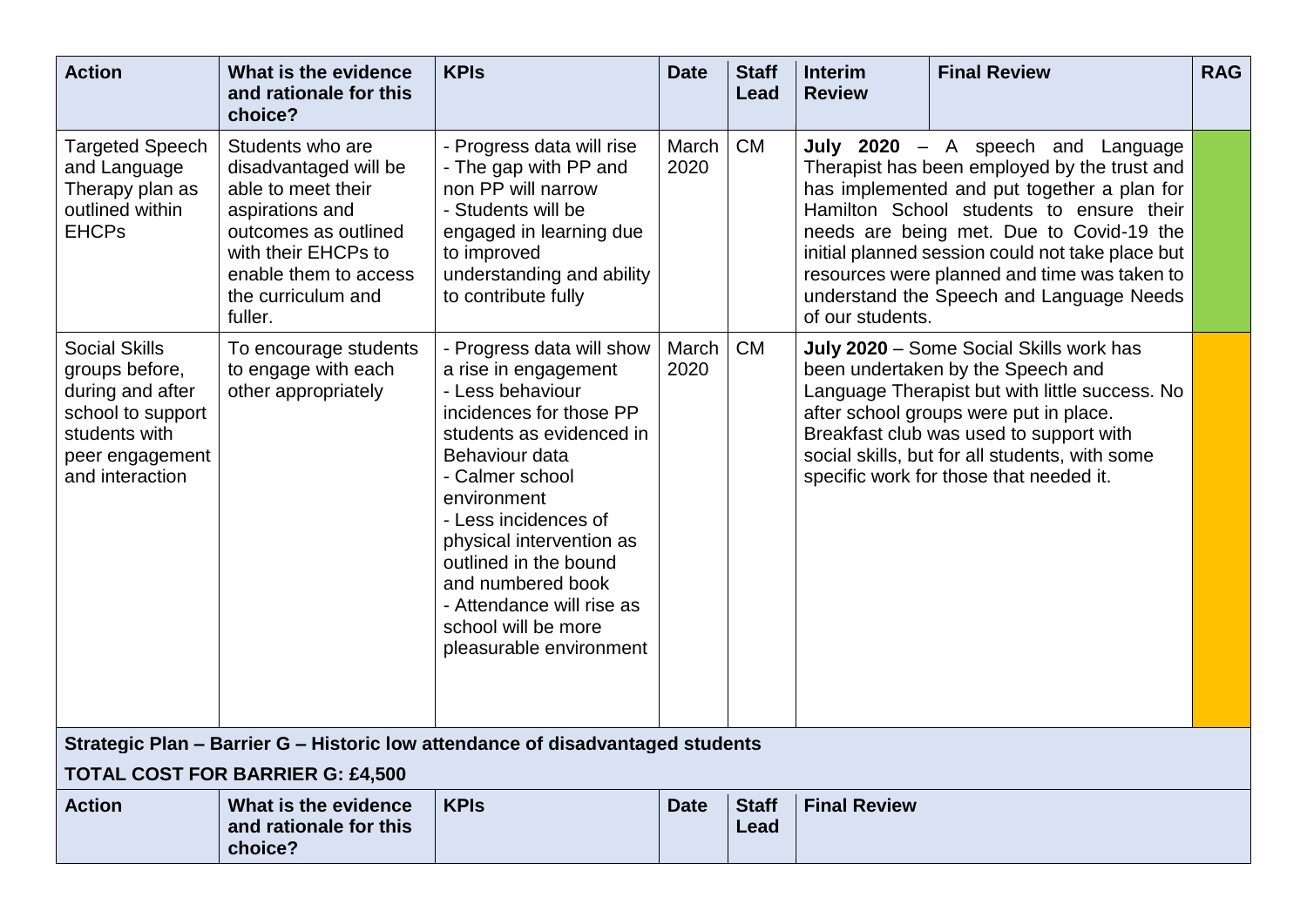| Regular home<br>visits and cold<br>calling to be<br>undertaken to<br>ensure valid non-<br>attendance<br>reasons.                      | To provide face to face<br>support for families in<br>need. Allows school<br>staff, in particular the<br>School Care officer, to<br>see and support issues<br>within the home. This<br>will/can also provide<br>support for referrals to<br>external agencies. | - Attendance data will<br>show improvements<br>- Attendance gap<br>between PP and non PP<br>students will narrow<br>- Clear trust and<br>engagement built with<br>families as evidenced<br>through contact logs and<br>attendance at meetings<br>- Staff will be engaging<br>with students continually<br>to ensure their<br>safeguarding | March<br>2020 | CM&<br><b>TJ</b> | July 2020 - All non-attendees had a home<br>visit after 3 days of absence. Any pupil on<br>long term persistence absence was visited<br>once, or twice, a week. This encouraged a<br>rise in attendance as some were taken into<br>school from home. Parents reported they felt<br>supported in getting their child into school.<br>This also allowed young people to put their<br>voice across, enabling an action plan to be<br>put into place to get them into school, and<br>increase their attendance. |  |
|---------------------------------------------------------------------------------------------------------------------------------------|----------------------------------------------------------------------------------------------------------------------------------------------------------------------------------------------------------------------------------------------------------------|-------------------------------------------------------------------------------------------------------------------------------------------------------------------------------------------------------------------------------------------------------------------------------------------------------------------------------------------|---------------|------------------|-------------------------------------------------------------------------------------------------------------------------------------------------------------------------------------------------------------------------------------------------------------------------------------------------------------------------------------------------------------------------------------------------------------------------------------------------------------------------------------------------------------|--|
| Attendance data<br>will be monitored<br>and a<br>spreadsheet of<br>attendance by %<br>will be kept                                    | Due to the long term<br>disengagement of<br>Hamilton student's<br>attendance figures<br>across the board are<br>lower than the national<br>average. Attendance<br>needs to be monitored<br>closely                                                             | - Regular attendance<br>meetings to happen,<br>minutes to be made<br>accessible to all<br>- Spreadsheet will<br>provide overview of<br>students with attendance<br>issues<br>- Provide a clear view for<br>staff on rising and falling<br>attendance to allow<br>action planning                                                          | March<br>2020 | <b>TJ</b>        | July 2020 - This was implemented and all<br>student's attendance % was monitored. This<br>data informed the agenda for the fortnightly<br>attendance meeting and allowed action<br>planning to take place to hopefully increase<br>attendance. Some student's showed an<br>increase in attendance due to the regular<br>monitoring. This data was also used to<br>complete individual case studies to<br>understand reasons and patterns for non-<br>attendance                                             |  |
| Provide<br>transportation for<br>students who are<br>unable to get to<br>school or<br>provisions.<br><b>Provide Bus</b><br>Passes for | Due to disadvantage<br>parents may not have<br>sufficient funds to<br>access transport. This<br>gives students easy<br>access to and from<br>school.<br>This will also remove<br>some excuses for poor                                                         | - Pupils attendance will<br>rise<br>- Number of late marks<br>will reduce<br>- PP attendance will rise<br>to the national average<br>and the gap between<br>non PP and PP will<br>narrow.                                                                                                                                                 | March<br>2020 | <b>TJ</b>        | July 2020 - Transportation, Taxis and Bus<br>Passes were provided for those that needed it<br>and/or were eligible. Hamilton also worked<br>closely with School Transport to build a<br>relationship. Staff were also used to go and<br>pick up students from their homes.<br>Attendance for these students increased and<br>students came in more settled and ready for<br>learning during the day                                                                                                         |  |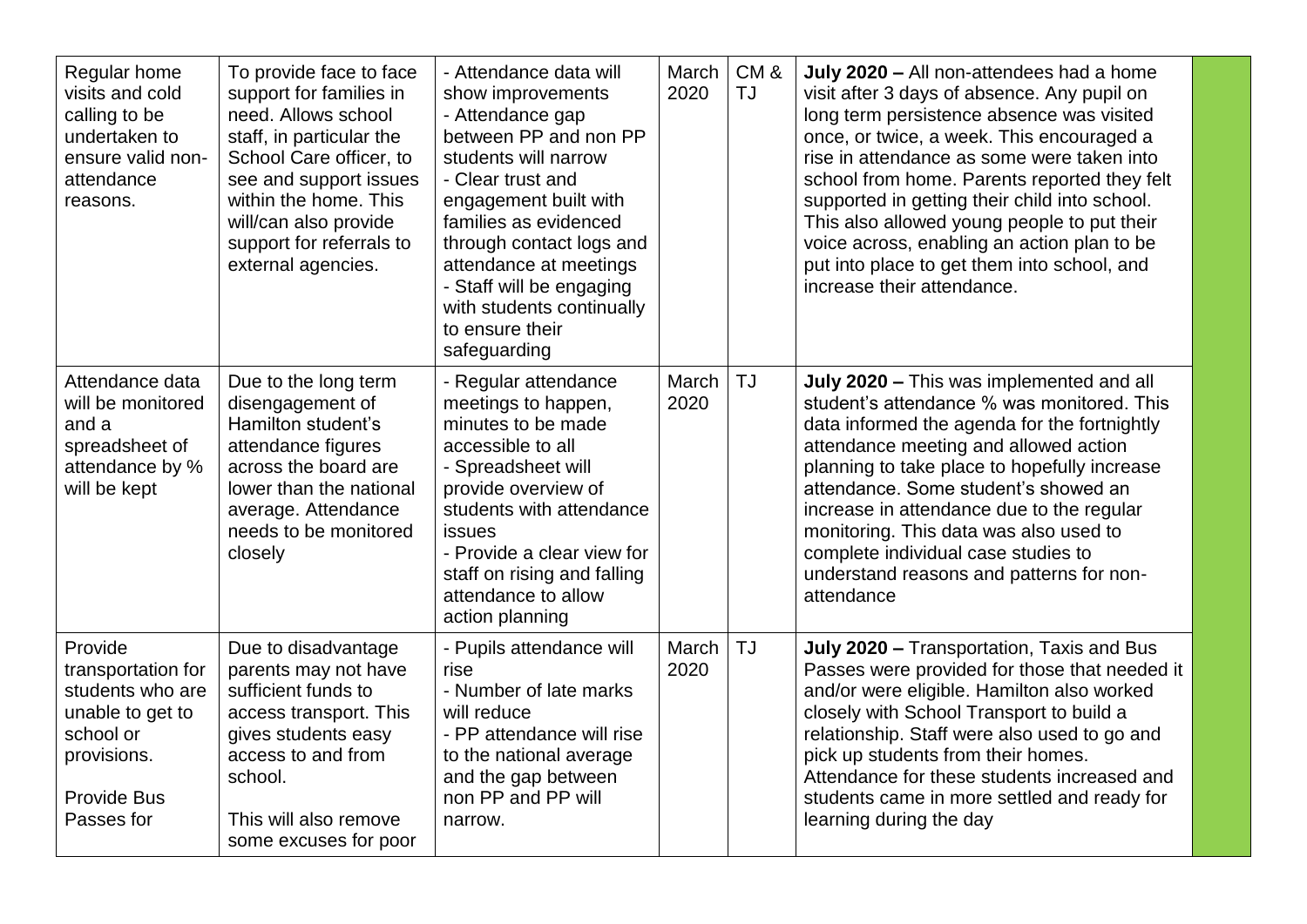| students to get to<br>school                                                                                                                                                                                                                                                                                                                | attendance and provide<br>an easier transition<br>from home to school in<br>the mornings.                                                                         |                                                                                                                                                                                                                                                                                                                                                                                                                                 |               |                      |                                                                                                                                                                                                                                                                                                                                                                                                          |            |
|---------------------------------------------------------------------------------------------------------------------------------------------------------------------------------------------------------------------------------------------------------------------------------------------------------------------------------------------|-------------------------------------------------------------------------------------------------------------------------------------------------------------------|---------------------------------------------------------------------------------------------------------------------------------------------------------------------------------------------------------------------------------------------------------------------------------------------------------------------------------------------------------------------------------------------------------------------------------|---------------|----------------------|----------------------------------------------------------------------------------------------------------------------------------------------------------------------------------------------------------------------------------------------------------------------------------------------------------------------------------------------------------------------------------------------------------|------------|
| intervention                                                                                                                                                                                                                                                                                                                                |                                                                                                                                                                   |                                                                                                                                                                                                                                                                                                                                                                                                                                 |               |                      | Strategic Plan - Barrier H - Negative Life Experiences both at home, school and within the community, including social care                                                                                                                                                                                                                                                                              |            |
| <b>TOTAL COST FOR BARRIER H: £0</b>                                                                                                                                                                                                                                                                                                         |                                                                                                                                                                   |                                                                                                                                                                                                                                                                                                                                                                                                                                 |               |                      |                                                                                                                                                                                                                                                                                                                                                                                                          |            |
| <b>Action</b>                                                                                                                                                                                                                                                                                                                               | What is the evidence<br>and rationale for this<br>choice?                                                                                                         | <b>KPIs</b>                                                                                                                                                                                                                                                                                                                                                                                                                     | <b>Date</b>   | <b>Staff</b><br>Lead | <b>Final Review</b>                                                                                                                                                                                                                                                                                                                                                                                      | <b>RAG</b> |
| Students to have<br>allocated key<br>worker who will<br>build a trusting<br>relationship with<br>PP students.<br>Students to have<br>access to the<br>school care<br>officer for<br>continued<br>support with<br>access and sign<br>positing to<br>additional<br>services such as<br>counsellors and<br>other in school<br>support networks | Pupils need make<br>significant progress in<br>school to change their<br>attitude towards others<br>and their learning to be<br>able to access the<br>curriculum. | - Less incidences and<br>physical interventions as<br>outlined in the Bound<br>and Numbered Book<br>- Classroom progress<br>data and class charts will<br>reflect time and attitude<br>towards learning<br>- Behaviour incidences<br>will decrease in line with<br>non PP students<br>- Students and families<br>will engage further with<br>staff and other services<br>through trust of school<br>staff and<br>encouragement. | March<br>2020 | GC&<br><b>TJ</b>     | July 2020 - All students have been allocated<br>a key person to support the young person<br>with their needs. The School Care Officer has<br>worked to build up relationships with student's<br>that struggle to engage in school life<br>increasing their engagement in learning.<br>Parents engagement with school has<br>increased and staff are becoming more and<br>more aware of problems at home. |            |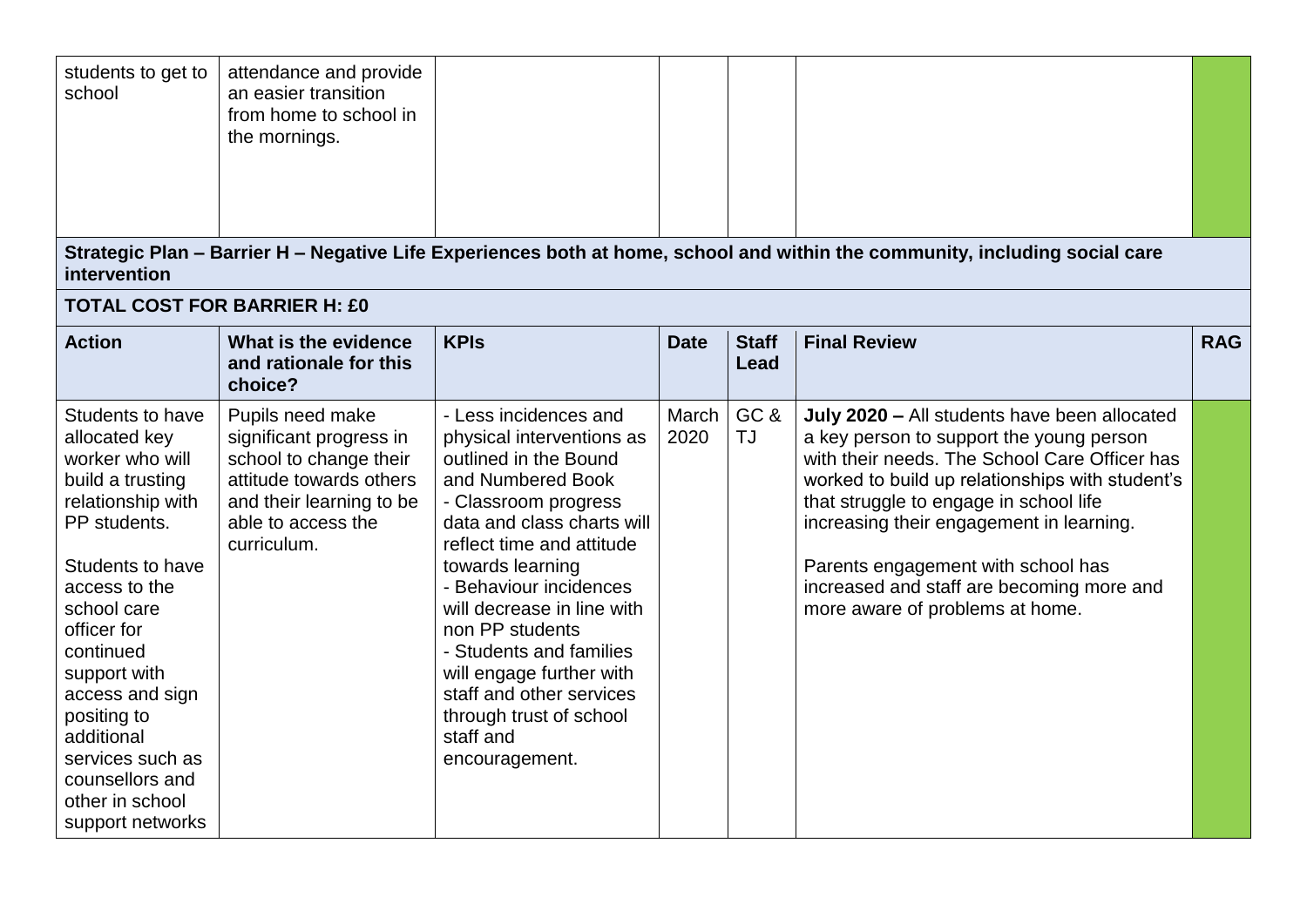#### **Strategic Plan – Barrier I – High number of school moves/placements with all students having gaps within their education at some point in their educational history**

**TOTAL COST FOR BARRIER I: £0**

| <b>Action</b>                                                                                                                                                                                                                                                                                                     | What is the evidence<br>and rationale for this<br>choice?                                                                                                                                      | <b>KPIs</b>                                                                                                                                                                                                                                                 | <b>Date</b>   | <b>Staff</b><br>Lead | <b>Final Review</b>                                                                                                                                                                                                                                                                                                                                                                     | <b>RAG</b> |
|-------------------------------------------------------------------------------------------------------------------------------------------------------------------------------------------------------------------------------------------------------------------------------------------------------------------|------------------------------------------------------------------------------------------------------------------------------------------------------------------------------------------------|-------------------------------------------------------------------------------------------------------------------------------------------------------------------------------------------------------------------------------------------------------------|---------------|----------------------|-----------------------------------------------------------------------------------------------------------------------------------------------------------------------------------------------------------------------------------------------------------------------------------------------------------------------------------------------------------------------------------------|------------|
|                                                                                                                                                                                                                                                                                                                   |                                                                                                                                                                                                | This outcome and plan will be predominantly met through the work undertaken regarding barrier A & B                                                                                                                                                         |               |                      |                                                                                                                                                                                                                                                                                                                                                                                         |            |
| <b>School Care</b><br>Officer to<br>undertake<br>chronology of<br>educational<br>history upon<br>entry to Hamilton<br>School                                                                                                                                                                                      | To enable leaders,<br>teachers and support<br>staff to see where the<br>gaps in education lie for<br>students and be able to<br>see and understand the<br>number of hours<br>previously missed | - Student progress data<br>will narrow between PP<br>and non PP<br>- Staff will have an<br>understanding of the<br>needs of the students<br>- Attendance % will rise<br>in line with national<br>average, and the gap<br>between PP & non PP<br>will narrow | March<br>2020 | <b>TJ</b>            | July 2020 - An admissions process was<br>introduced for school leaders by the<br>Associate SEN & Vulnerable Groups<br>Manager. The school care officer reviews<br>relevant information upon entry and feeds this<br>to leaders. A formal Chronology/System for<br>education gaps has not been implemented<br>yet.                                                                       |            |
| experiences and disadvantage                                                                                                                                                                                                                                                                                      |                                                                                                                                                                                                |                                                                                                                                                                                                                                                             |               |                      | Strategic Plan – Barrier J – Parental engagement with school and their aspirations for their child will be reduced due to past                                                                                                                                                                                                                                                          |            |
|                                                                                                                                                                                                                                                                                                                   | <b>TOTAL COST FOR BARRIER J: £500</b>                                                                                                                                                          |                                                                                                                                                                                                                                                             |               |                      |                                                                                                                                                                                                                                                                                                                                                                                         |            |
| <b>Action</b>                                                                                                                                                                                                                                                                                                     | What is the evidence<br>and rationale for this<br>choice?                                                                                                                                      | <b>KPIs</b>                                                                                                                                                                                                                                                 | <b>Date</b>   | <b>Staff</b><br>Lead | <b>Final Review</b>                                                                                                                                                                                                                                                                                                                                                                     | <b>RAG</b> |
| Parents to be<br>Ongoing research<br>shows that<br>enabled to get as<br>involved as<br>family engagement in<br>schools improves<br>possible in their<br>child's<br>student achievement,<br>life/education by<br>reduces absenteeism,<br>consistent home<br>and restores parents'<br>confidence in their<br>school |                                                                                                                                                                                                | - Improved parent<br>attendance at review<br>meetings<br>- Progress data will<br>increase<br>- Contact<br>books/Teachers to                                                                                                                                 | March<br>2020 | <b>TJ</b>            | July 2020 - Parents invited to all meetings<br>involving their child. School Care Officer<br>supports all the parents in TAF, CIN and CP<br>meetings. The School Care Officer works with<br>parents in improving strategies to cope with<br>their child's behaviour at home - this has<br>increased our engagement in the mornings as<br>they have a better start to the school day due |            |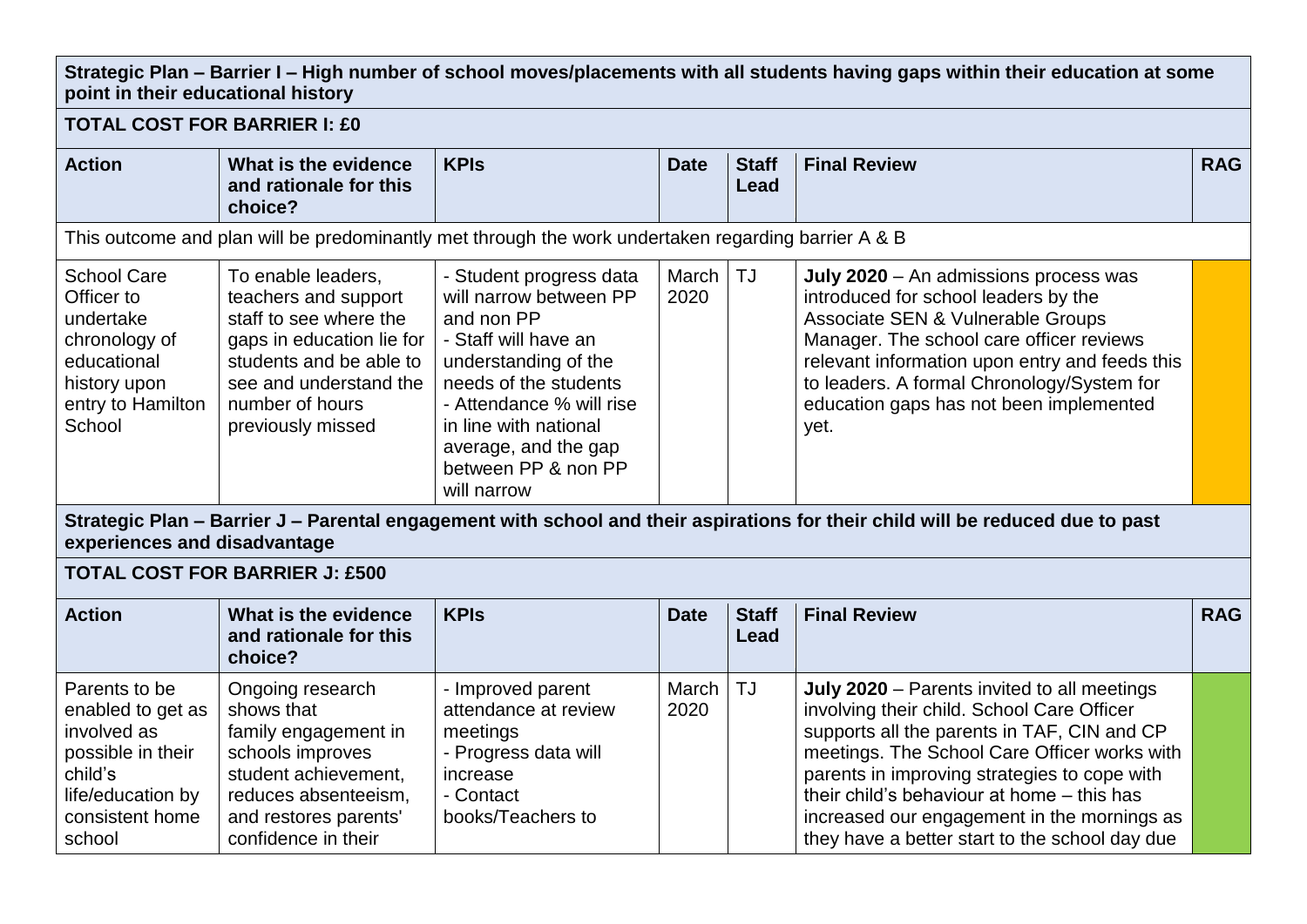| communication<br>and invitations to<br>all meetings.<br>Positive<br>communication<br>home to be<br>provided via<br>keyworkers.                    | children's education.<br>Students with involved<br>parents or other<br>caregivers earn higher<br>grades and test scores,<br>have better social skills,<br>and show improved<br>behaviour(National<br><b>Education Association,</b><br>2014) | Parents will show<br>increase in engagement                                                                                                                                                                                            |               |                             | to less issues at home. Key Workers contact<br>as much as possible with both positive and<br>negative feedback.                                                                                                                                                                                              |            |
|---------------------------------------------------------------------------------------------------------------------------------------------------|---------------------------------------------------------------------------------------------------------------------------------------------------------------------------------------------------------------------------------------------|----------------------------------------------------------------------------------------------------------------------------------------------------------------------------------------------------------------------------------------|---------------|-----------------------------|--------------------------------------------------------------------------------------------------------------------------------------------------------------------------------------------------------------------------------------------------------------------------------------------------------------|------------|
|                                                                                                                                                   |                                                                                                                                                                                                                                             | Strategic Plan - Barrier K - Engagement in illicit activities, such as substance misuse and crime                                                                                                                                      |               |                             |                                                                                                                                                                                                                                                                                                              |            |
|                                                                                                                                                   | <b>TOTAL COST FOR BARRIER K: £265</b>                                                                                                                                                                                                       |                                                                                                                                                                                                                                        |               |                             |                                                                                                                                                                                                                                                                                                              |            |
| <b>Action</b>                                                                                                                                     | What is the evidence<br>and rationale for this<br>choice?                                                                                                                                                                                   | <b>KPIs</b>                                                                                                                                                                                                                            | <b>Date</b>   | <b>Staff</b><br><b>Lead</b> | <b>Final Review</b>                                                                                                                                                                                                                                                                                          | <b>RAG</b> |
| Encourage pupils<br>to access<br>specialist<br>services to<br>discourage such<br>activities                                                       | Not all students will be<br>aware of what support<br>is out there, nor<br>understand the need for<br>help. Particularly those<br>disadvantaged.                                                                                             | - Improving engagement<br>in education as<br>evidenced through<br>attendance and<br>behaviour for learning<br>data.<br>- Evidence of referrals<br>made to be kept on file<br>with outcomes                                             | March<br>2020 | <b>CM</b>                   | July 2020 - Students are encouraged at all<br>times to seek the help they need. Hamilton<br>School has a youth worker session to talk<br>with student's regarding their thoughts and<br>feeling to encourage engagement. However,<br>a broader balance of services need to be<br>explored with our students. |            |
| <b>PSHE</b> curriculum<br>to include<br>external agency<br>visits building a<br>strong and<br>positive<br>relationships with<br>the local police. | It is proven that positive<br>engagement with the<br>police leads to more<br>positive outcomes for<br>young people involved<br>in crime                                                                                                     | - Police will have<br>regularly visited the<br>school<br>- Students will be<br>engaged with the PSHE<br>curriculum as outlined in<br>progress and behaviour<br>for learning data.<br>- Student attendance of<br>disadvantaged students | March<br>2020 | <b>CM</b>                   | July 2020 - Two external visits were<br>conducted, one regarding Knife Crime and<br>County Lines. More were planned but<br>cancelled due to Covid-19                                                                                                                                                         |            |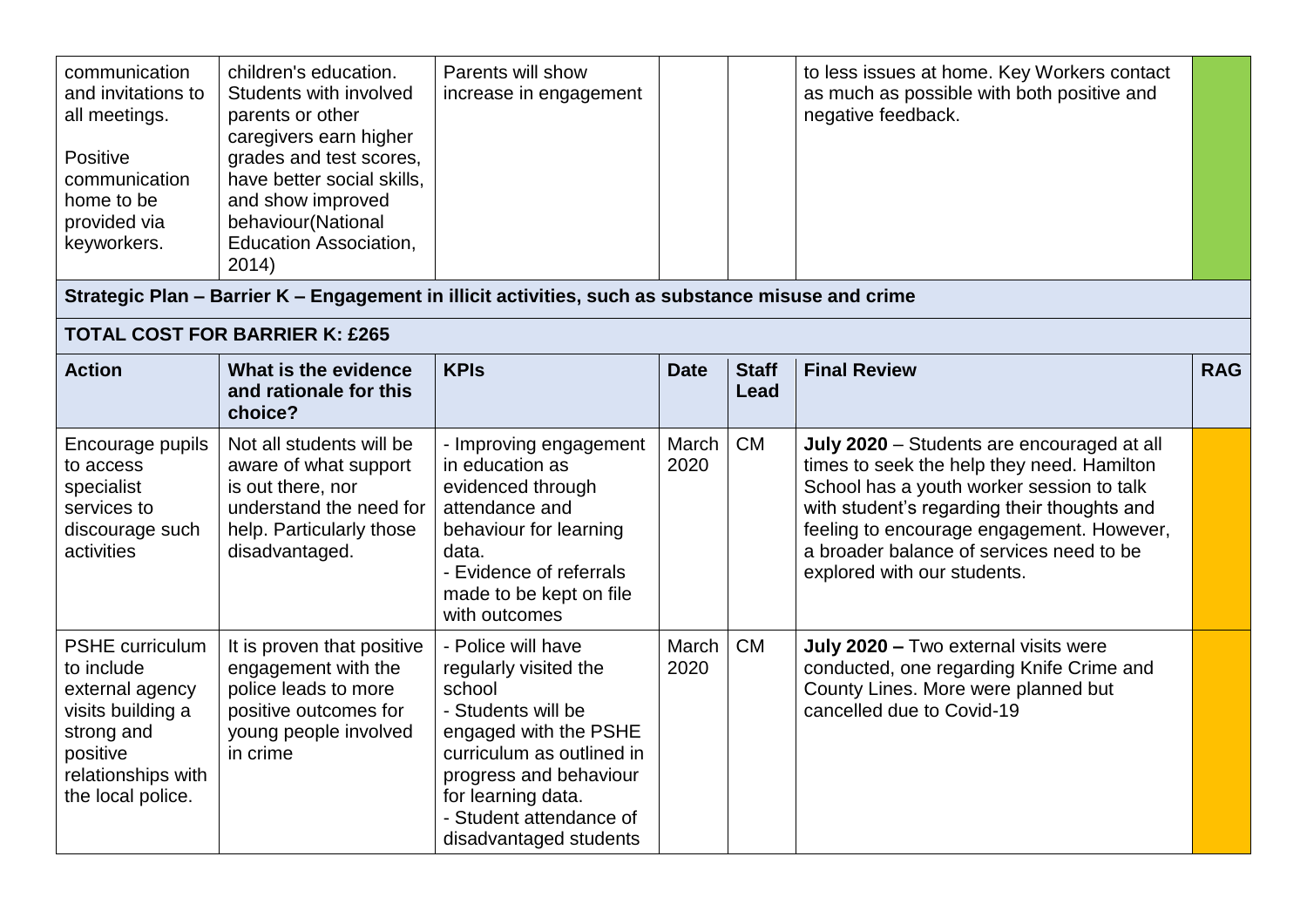| Offer targeted<br>youth offending<br>and prison visits<br>to lower the risk<br>of young people<br>engaging in<br>crime. | will rise and narrow with<br>those who are non PP<br>- Reports from services<br>such as specialist youth<br>services to be kept on<br>file<br>- Lower safeguarding<br>incident due to crime<br>activity within the<br>community as evidenced |  |  |  |
|-------------------------------------------------------------------------------------------------------------------------|----------------------------------------------------------------------------------------------------------------------------------------------------------------------------------------------------------------------------------------------|--|--|--|
|                                                                                                                         | on CPOMS                                                                                                                                                                                                                                     |  |  |  |

**Strategic Plan – Barrier L – Lack of enrichment activities outside of school compared to non-PP students due to financial constraints, lack of available opportunities and/or transportation**

### **TOTAL COST FOR BARRIER L: £3,000**

| <b>Action</b>                                                                                                                                                                                                                                                                                                                   | What is the evidence<br>and rationale for this<br>choice?                                                                                                                                                                                                                                                                                                                        | <b>KPIs</b>                                                                                                                                                                                                                                                                                                                   | <b>Date</b>   | <b>Staff</b><br>Lead | <b>Final Review</b>                                                                                                                                                                                                                                                                                                                       | <b>RAG</b> |
|---------------------------------------------------------------------------------------------------------------------------------------------------------------------------------------------------------------------------------------------------------------------------------------------------------------------------------|----------------------------------------------------------------------------------------------------------------------------------------------------------------------------------------------------------------------------------------------------------------------------------------------------------------------------------------------------------------------------------|-------------------------------------------------------------------------------------------------------------------------------------------------------------------------------------------------------------------------------------------------------------------------------------------------------------------------------|---------------|----------------------|-------------------------------------------------------------------------------------------------------------------------------------------------------------------------------------------------------------------------------------------------------------------------------------------------------------------------------------------|------------|
| School to provide<br>young people<br>with enrichment<br>activities as part<br>of their<br>curriculum to<br>ensure they gain<br>life experience.<br>Continue to offer<br>a full range of<br>educational visits<br>and activities.<br>The PP funding<br>will be used to<br>ensure these<br>trips are paid for<br>and children are | The EEF think<br>enriching education has<br>intrinsic benefits. They<br>think all children,<br>including those from<br>disadvantaged<br>backgrounds, deserve<br>a well-rounded,<br>culturally rich,<br>education.<br>However, many go<br>beyond this and argue<br>that enrichment<br>approaches can directly<br>improve pupils'<br>attainment and it is this<br>link that EEF is | - Attendance of<br>disadvantaged students<br>will rise and the gap will<br>narrow with those who<br>are Non PP<br>- Students will have<br>higher engagement to<br>timetable as outlined in<br>behaviour for learning<br>data<br>- Behaviour incidences<br>will decrease due to a<br>more engaging and<br>enjoyable curriculum | March<br>2020 | SB&<br><b>SR</b>     | July 2020 - Enrichment activities have<br>formed part of the core curriculum at Hamilton<br>School and students have engaged in these<br>well. Students engage well in these activities<br>and this then encourages engagement in their<br>academic learning. Attainment and<br>attendance has risen due to this but progress<br>is slow. |            |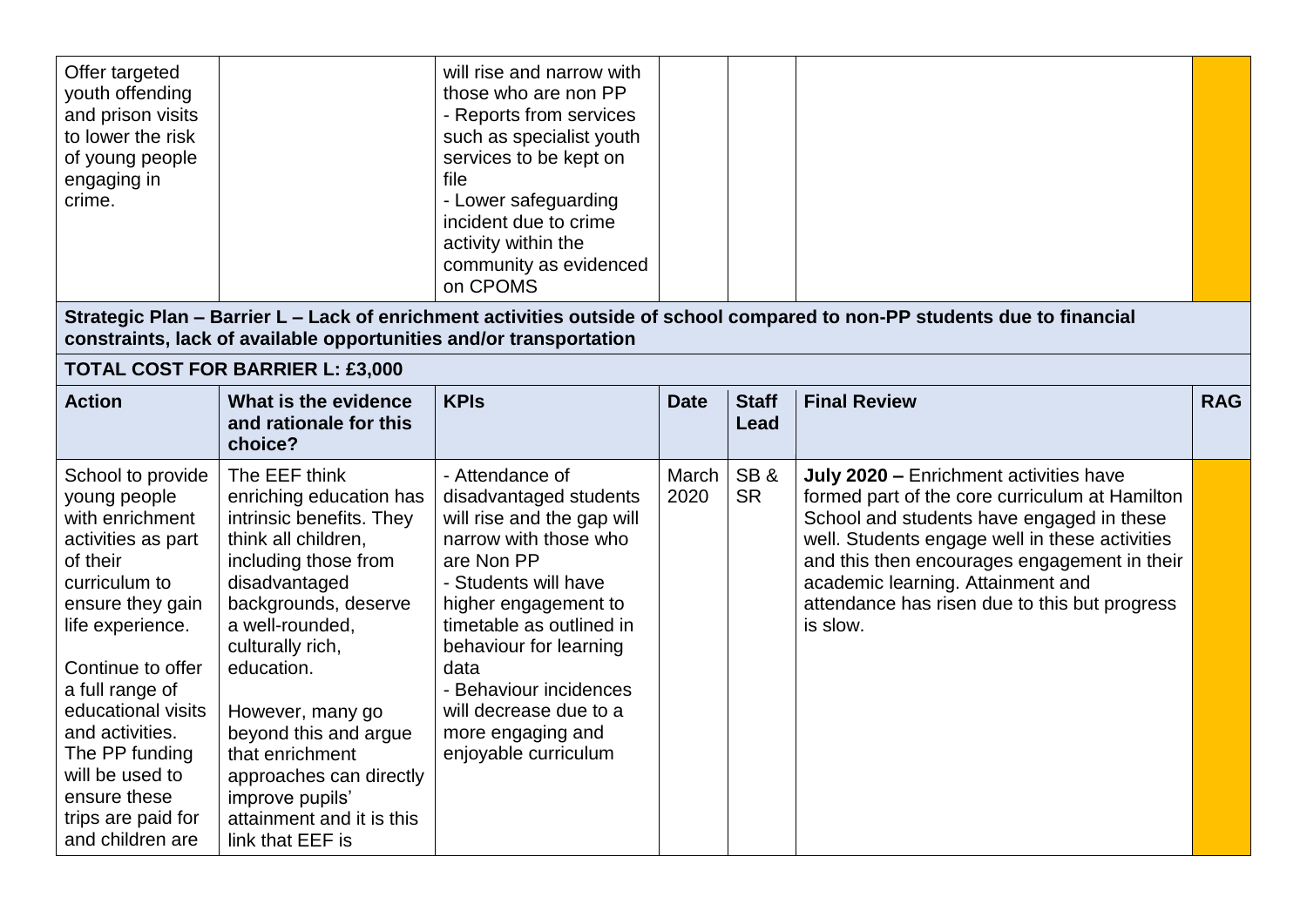| able to access<br>the wider<br>curriculum.                                                                                                                                                                                                                                                                                          | particularly interested<br>in.                                                                                                                                                                                                                             |                                                                                                                                                                                                                                                                                           |               |                  |                                                                                                                                                                                                                        |  |  |  |  |  |
|-------------------------------------------------------------------------------------------------------------------------------------------------------------------------------------------------------------------------------------------------------------------------------------------------------------------------------------|------------------------------------------------------------------------------------------------------------------------------------------------------------------------------------------------------------------------------------------------------------|-------------------------------------------------------------------------------------------------------------------------------------------------------------------------------------------------------------------------------------------------------------------------------------------|---------------|------------------|------------------------------------------------------------------------------------------------------------------------------------------------------------------------------------------------------------------------|--|--|--|--|--|
| School to publish<br>details of<br>activities outside<br>of school hours.<br>School to support<br>students unable<br>to access out of<br>school/after<br>school activities<br>to do so.<br>School to<br>signpost families<br>to support groups<br>and charities to<br>enable<br>transportation<br>and funds to<br>access activities | Enables students to<br>undertake and pursue<br>activities they are<br>interested in outside of<br>school hours reducing<br>the risk of crime and<br>illicit activities and<br>giving a disadvantaged<br>child a more enjoyable<br>and enriching home life. | - Students will be<br>actively engaging with<br>out of school/after school<br>activities<br>- Safeguarding and<br>Behaviour data will show<br>a decrease in incidents<br>due to positive<br>engagement in<br>something meaningful<br>- Narrows the gap<br>between PP & Non PP<br>learners | March<br>2020 | SB&<br><b>SR</b> | July 2020 - Details of these activities has<br>been made known to students and parents<br>but have not been publicised well enough. A<br>number of the activities that were known were<br>then closed due to Covid-19. |  |  |  |  |  |
|                                                                                                                                                                                                                                                                                                                                     | Total budgeted cost: £29,765                                                                                                                                                                                                                               |                                                                                                                                                                                                                                                                                           |               |                  |                                                                                                                                                                                                                        |  |  |  |  |  |

#### Additional detail

Because of the nature of Hamilton School, and the backgrounds of the majority of the students, children that are both PP and non PP may benefit from some of these interventions and activities as outlined within the Action Plan. Across the school many of our children are disadvantaged and deprived which immediately has a negative impact on their ability to learn and access a full curriculum. By working collaboratively and tailoring learning experiences to meet student needs, progress for all students will increase and the gap will narrow between children in receipt of PP and those who are not. Due to historic disengagement, pupils' attendance and willingness to engage in a curriculum is low; these barriers need to be overcome, so our pupils can succeed at school and beyond.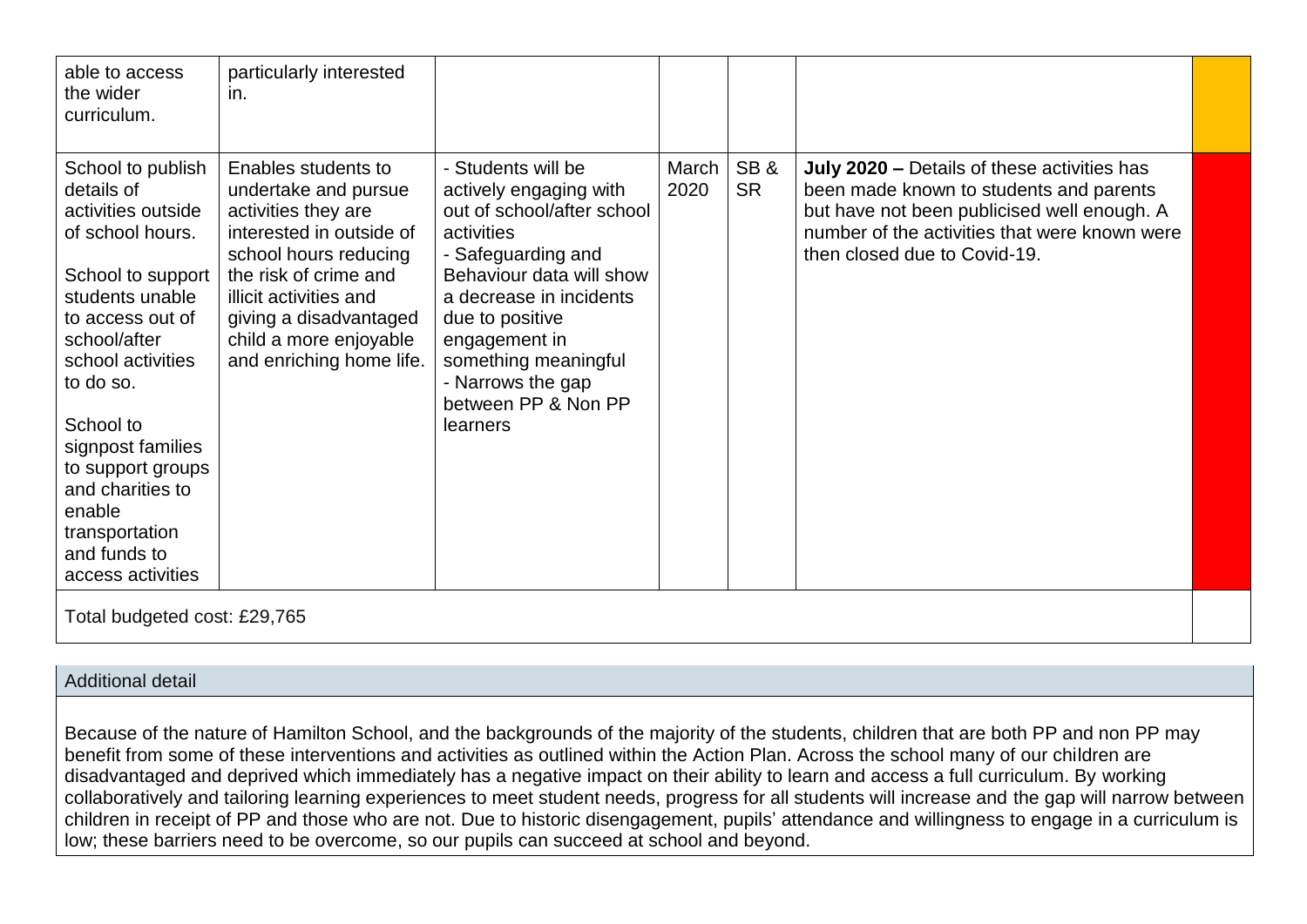Some costs are not included within this strategy, and some areas will cost in access of those predicted. These costs will be covered by existing staff and curriculum spending already budgeted to ensure a full holistic approach to supporting disadvantaged pupil premium students. Some costs will also be supported through SEND EHCP provision funding.

#### **Summary of Attendance and Punctuality**

| <b>Session Attendance Summary for Attendance</b> |                   |                   |        |         |         |                  |  |  |  |  |
|--------------------------------------------------|-------------------|-------------------|--------|---------|---------|------------------|--|--|--|--|
|                                                  | Year <sub>7</sub> | Year <sub>8</sub> | Year 9 | Year 10 | Year 11 | <b>All Years</b> |  |  |  |  |
| IAII                                             | 78.8%             | 67.9%             | 54.1%  | 40.3%   | 48.2%   | 57.86%           |  |  |  |  |
| Pupil Premium                                    | 63.1%             | 67.9%             | 50.8%  | 30.0%   | 41.2%   | $50.6\%$         |  |  |  |  |
| Not Pupil Premium                                | 5.65              | N/A               | 68.5%  | 100%    | 53.5%   | 56.9%            |  |  |  |  |

| Session Attendance Summary for Persistent Absence Less Than 90% |                   |        |        |         |         |                  |  |  |  |  |
|-----------------------------------------------------------------|-------------------|--------|--------|---------|---------|------------------|--|--|--|--|
|                                                                 | Year <sub>7</sub> | Year 8 | Year 9 | Year 10 | Year 11 | <b>All Years</b> |  |  |  |  |
| IAII                                                            | 50%               | 75%    | 81%    | 89%     | 100%    | 79%              |  |  |  |  |
| Pupil Premium                                                   | 100%              | 75%    | 88%    | 100%    | 100%    | $92.6\%$         |  |  |  |  |
| Not Pupil Premium                                               | $0\%$             | N/A    | 100%   | 0%      | 100%    | 100%             |  |  |  |  |